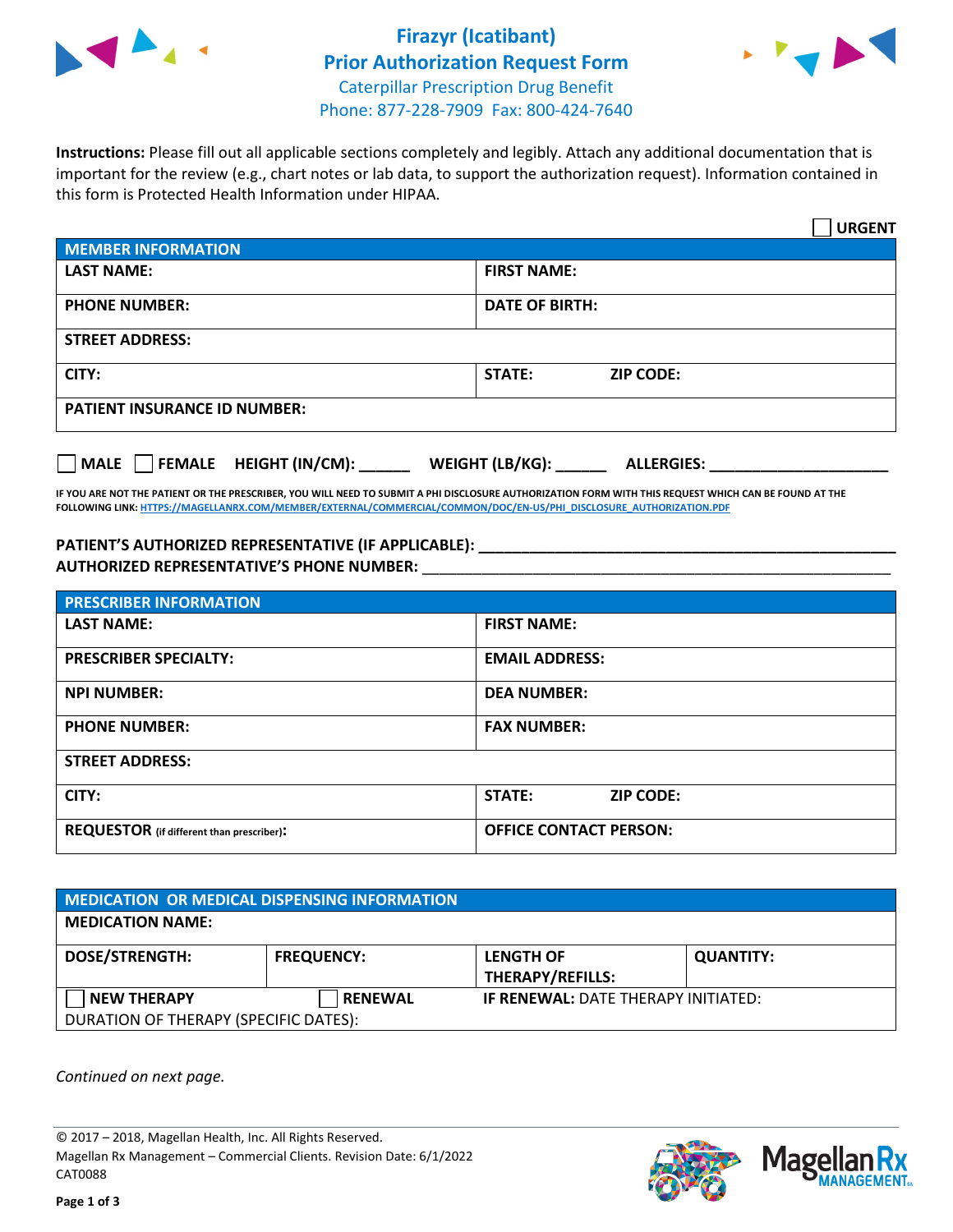



| MEMBER'S LAST NAME: NAME:                                                                                                                                                                                                                                                                                                    | <b>MEMBER'S FIRST NAME:</b>                                                                                   |                                           |  |  |
|------------------------------------------------------------------------------------------------------------------------------------------------------------------------------------------------------------------------------------------------------------------------------------------------------------------------------|---------------------------------------------------------------------------------------------------------------|-------------------------------------------|--|--|
|                                                                                                                                                                                                                                                                                                                              | 1. HAS THE PATIENT TRIED ANY OTHER MEDICATIONS FOR THIS CONDITION?                                            | YES (if yes, complete below)<br><b>NO</b> |  |  |
| <b>MEDICATION/THERAPY (SPECIFY</b>                                                                                                                                                                                                                                                                                           | <b>DURATION OF THERAPY (SPECIFY</b>                                                                           | <b>RESPONSE/REASON FOR</b>                |  |  |
| DRUG NAME AND DOSAGE):                                                                                                                                                                                                                                                                                                       | DATES):                                                                                                       | <b>FAILURE/ALLERGY:</b>                   |  |  |
|                                                                                                                                                                                                                                                                                                                              |                                                                                                               |                                           |  |  |
|                                                                                                                                                                                                                                                                                                                              |                                                                                                               |                                           |  |  |
| <b>2. LIST DIAGNOSES:</b>                                                                                                                                                                                                                                                                                                    |                                                                                                               | <b>ICD-10:</b>                            |  |  |
| □ Hereditary angioedema (HAE)<br>□ Other diagnosis:<br>$ICD-10$                                                                                                                                                                                                                                                              |                                                                                                               |                                           |  |  |
|                                                                                                                                                                                                                                                                                                                              | 3. REQUIRED CLINICAL INFORMATION: PLEASE PROVIDE ALL RELEVANT CLINICAL INFORMATION TO SUPPORT A               |                                           |  |  |
| PRIOR AUTHORIZATION.                                                                                                                                                                                                                                                                                                         |                                                                                                               |                                           |  |  |
| <b>For Initial Request:</b><br>Is the prescriber an allergist or immunologist? $\Box$ Yes $\Box$ No                                                                                                                                                                                                                          |                                                                                                               |                                           |  |  |
|                                                                                                                                                                                                                                                                                                                              |                                                                                                               |                                           |  |  |
|                                                                                                                                                                                                                                                                                                                              | Does the patient's lab report show serum C4 and functional C1-inhibitor levels lower than normal              |                                           |  |  |
| values? $\Box$ Yes $\Box$ No                                                                                                                                                                                                                                                                                                 |                                                                                                               |                                           |  |  |
| Please provide laboratory report.                                                                                                                                                                                                                                                                                            |                                                                                                               |                                           |  |  |
|                                                                                                                                                                                                                                                                                                                              | Does the patient have a history of at least one moderate to severe attack of HAE and/or has the patient       |                                           |  |  |
| experienced a laryngeal attack (airway obstruction)? □ Yes □ No                                                                                                                                                                                                                                                              |                                                                                                               |                                           |  |  |
| Please provide documentation.                                                                                                                                                                                                                                                                                                |                                                                                                               |                                           |  |  |
|                                                                                                                                                                                                                                                                                                                              | Has the patient experienced a laryngeal attack (airway obstruction)? $\Box$ Yes $\Box$ No                     |                                           |  |  |
| Is this being used for acute treatment only? $\Box$ Yes $\Box$ No                                                                                                                                                                                                                                                            |                                                                                                               |                                           |  |  |
| Reauthorization:                                                                                                                                                                                                                                                                                                             |                                                                                                               |                                           |  |  |
| If this is a reauthorization request, answer the following question: Does the patient have documentation of a                                                                                                                                                                                                                |                                                                                                               |                                           |  |  |
| positive clinical response? □ Yes □ No                                                                                                                                                                                                                                                                                       |                                                                                                               |                                           |  |  |
| Please submit chart documentation describing the patient's positive clinical response to Firazyr.                                                                                                                                                                                                                            |                                                                                                               |                                           |  |  |
| Is the prescriber an allergist or immunologist? $\Box$ Yes $\Box$ No                                                                                                                                                                                                                                                         |                                                                                                               |                                           |  |  |
| Are there any other comments, diagnoses, symptoms, medications tried or failed, and/or any other information the<br>physician feels is important to this review?                                                                                                                                                             |                                                                                                               |                                           |  |  |
|                                                                                                                                                                                                                                                                                                                              |                                                                                                               |                                           |  |  |
|                                                                                                                                                                                                                                                                                                                              | Please note: Not all drugs/diagnosis are covered on all plans. This request may be denied unless all required |                                           |  |  |
| information is received.                                                                                                                                                                                                                                                                                                     |                                                                                                               |                                           |  |  |
| ATTESTATION: I attest the information provided is true and accurate to the best of my knowledge. I understand that<br>the Health Plan, insurer, Medical Group or its designees may perform a routine audit and request the medical<br>information necessary to verify the accuracy of the information reported on this form. |                                                                                                               |                                           |  |  |
|                                                                                                                                                                                                                                                                                                                              |                                                                                                               |                                           |  |  |

© 2017 – 2018, Magellan Health, Inc. All Rights Reserved. Magellan Rx Management – Commercial Clients. Revision Date: 6/1/2022 CAT0088